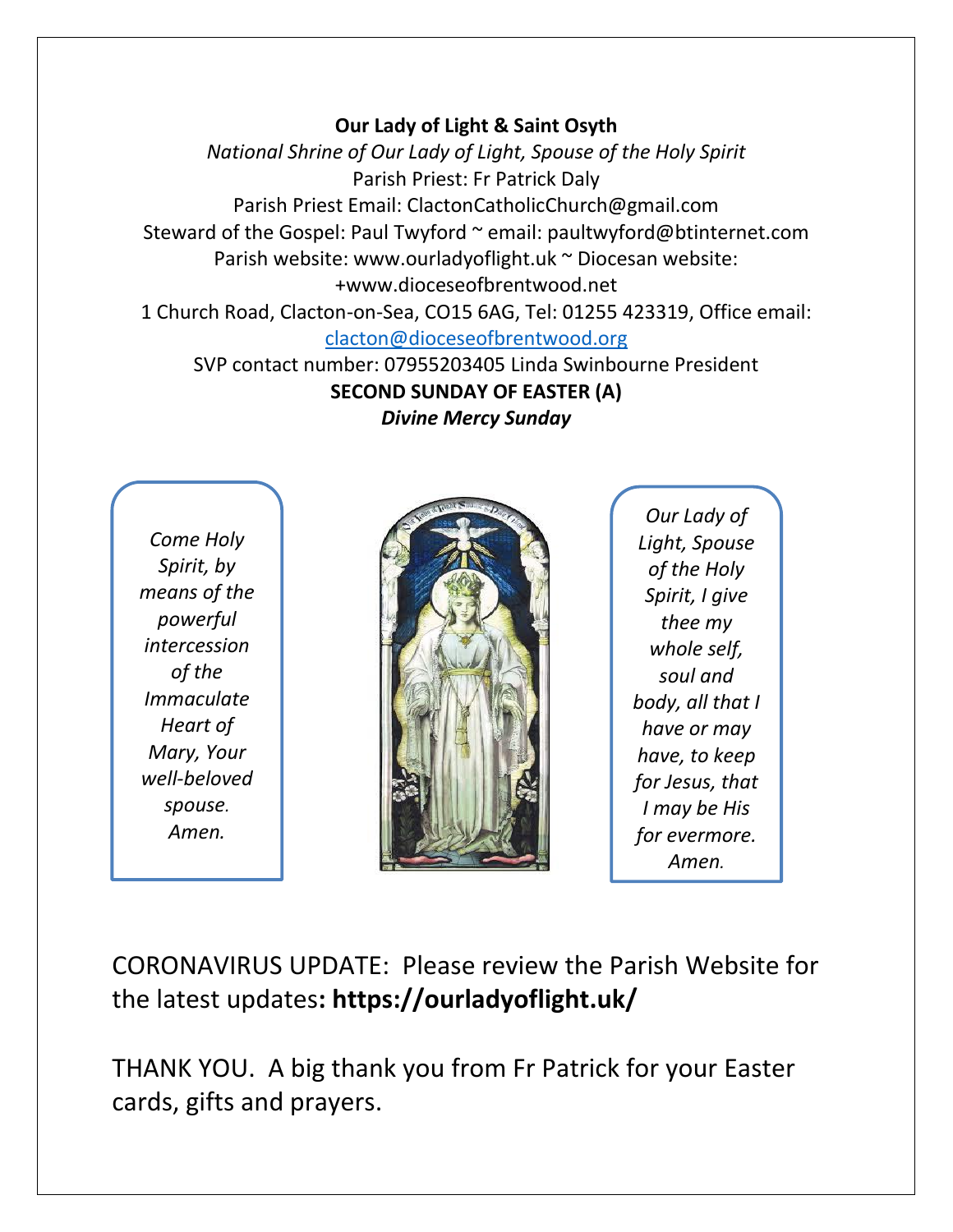## GOSPEL: JOHN 20:19-31

In the Gospel from John, we are told that the risen Jesus Christ came and stood among His disciples and said to them, "Peace be with you", and showed them His hands and His side. He once again said to them, "Peace be with you" and adds "As the Father sent me, so am I sending you". He then breathed on them and said: "Receive the Holy Spirit. For those whose sins you forgive, they are forgiven; for those whose sins you retain, they are retained". As God breathed on Adam in Genesis and gave him life, Jesus breathed on his disciples and gave them His spiritual life. Thomas was absent and did not believe that Jesus had risen and appeared to the disciples. Once again Jesus appears with the message, "Peace be with you". After showing Thomas His hands and His side, Thomas proclaims Jesus: "My Lord and my God". Jesus responds by saying, "You believe because you can see me. Happy are those who have not seen and yet believe".

Saint John Paul II established the universal feast of Divine Mercy Sunday on the Second Sunday after Easter. Out of love and mercy for humanity, God sent His only Son into the world to die on a cross and be raised from the dead. Gods only Son took upon Himself all our sins and paid the price for those sins. We are helpless in our sin without the love of God to forgive us. Jesus Christ is the love of God incarnate into humanity. Through His actions in this Gospel, Jesus created the means for our access to God's love and mercy. He breathed the Holy Spirit upon the Apostles and through them created His Church and the Holy Sacraments of the Church. Through Apostolic succession and the Holy Spirit, we are given the gift of the Holy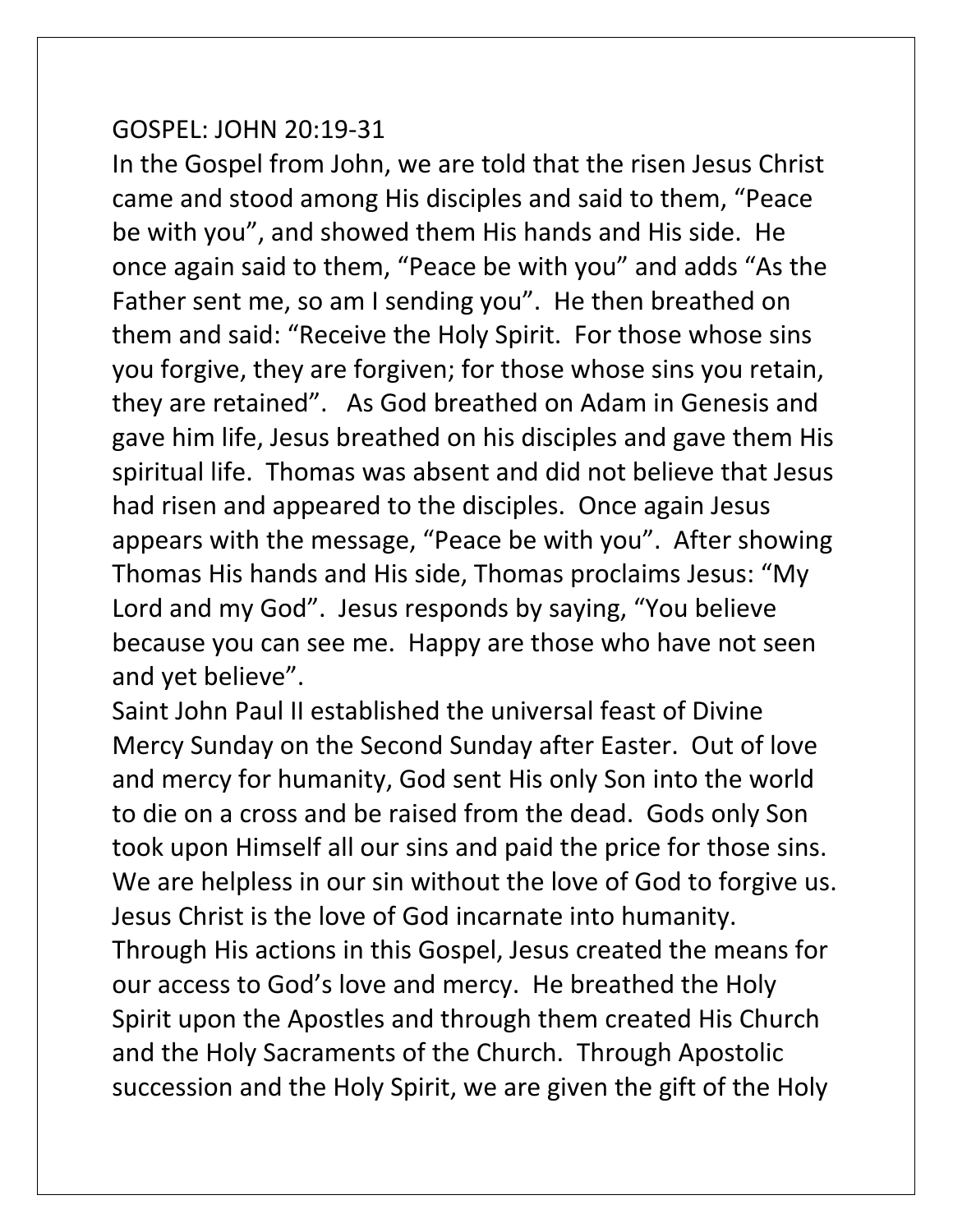Eucharist, the Body and Blood of Our Lord Jesus Christ. We are given the most perfect gift of total love and mercy in the Sacrament of Reconciliation. In these times, when we are denied access to the Sacraments, let us not forget the words of the Divine Mercy Prayer: 'Jesus, I trust in you'.

## OFFERTORY COLLECTION / DONATIONS

Offerings can be made by standing order or electronic payments using the following details: **Bank Title: Catholic Church Clacton-on-Sea, Sort Code 401322, Account Number: 41020463** or by debit card using the donation button on our website. Members of the gift-aid scheme should quote their name and gift aid number in the Reference. Thank you for your support. Fr Patrick.

FUNERAL: Please pray for the repose of the soul of Maureen Elsie Helen Wallace (know as Maria) whose funeral takes place on Monday, and for the support of her family who are suffering the pain of grief at this time.

| Saturday 18 <sup>th</sup> April | 9.30 am. | MASS: Barbara & Lynn Mason      |
|---------------------------------|----------|---------------------------------|
| Saturday within the             |          | Intentions                      |
| <b>Octave of Easter</b>         |          | (T. Coyne)                      |
| Saturday 18 <sup>th</sup> April | 5.00 pm  | <b>Mass: Fr Michael Stewart</b> |
| <b>Vigil of Divine Mercy</b>    |          | (Catherine O'Donovan)           |
| Sunday                          |          |                                 |
|                                 |          |                                 |
|                                 |          |                                 |

THE FOLLOWING MASSES WILL BE CELEBRATED BY THE PRIEST ONLY: